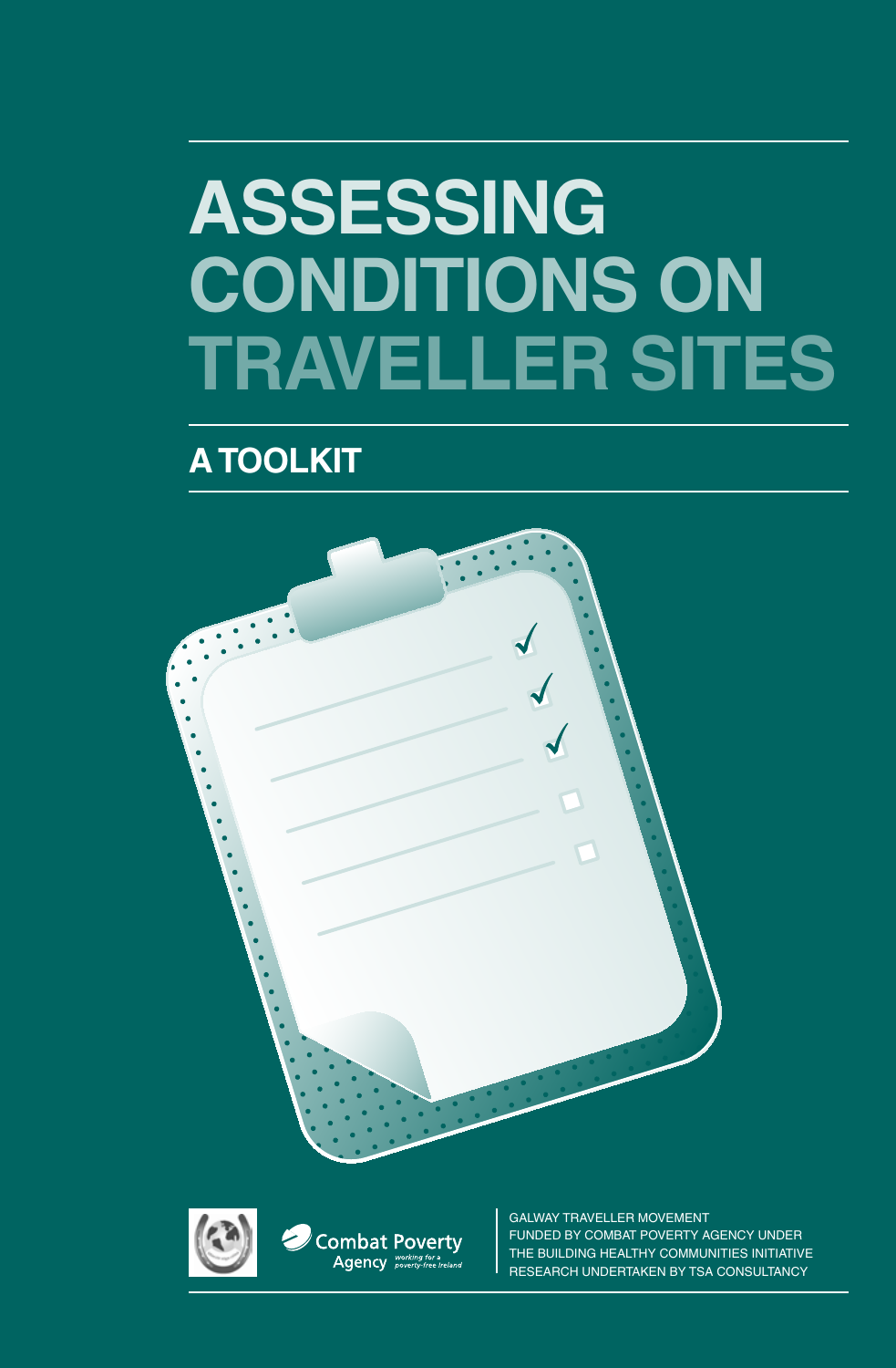| <b>INFRASTRUCTURE</b>          |    |
|--------------------------------|----|
| <b>FACILITIES</b>              | 20 |
| <b>LOCATION</b>                | 22 |
| <b>TRAFFIC &amp; TRANSPORT</b> | 26 |
| <b>SOCIAL CAPITAL</b>          | 28 |

**2 3**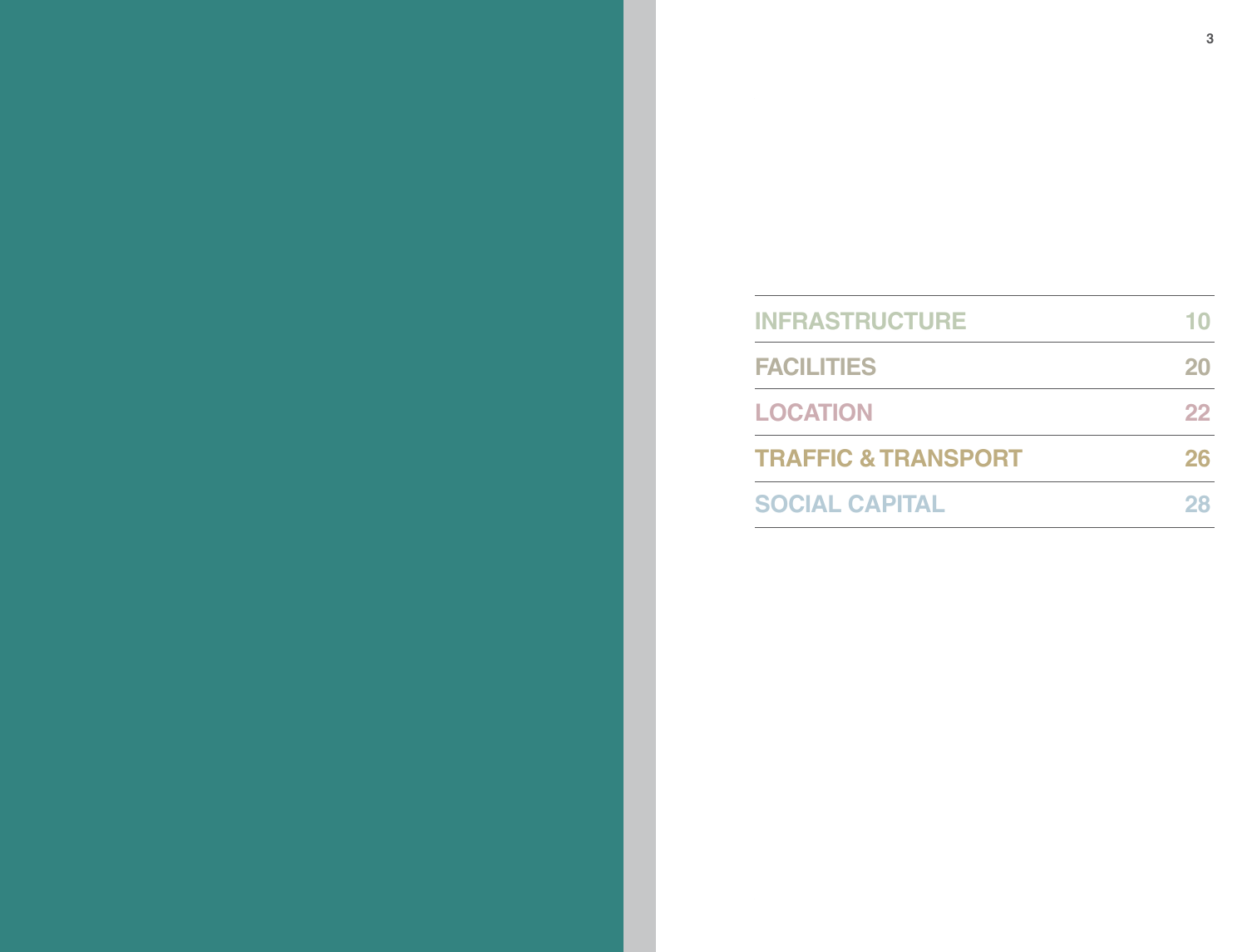## **Assessing CONDITIONS ON Traveller sites**

## **A toolkit**



#### **Assessing Conditions on Traveller sites | A toolkit**

#### **What is this document?**

This toolkit has been developed in order to assist groups and organisations to assess conditions on existing Traveller sites and to describe the possible impacts of these conditions on the health and well-being of site residents.

It was developed as a result of the Health Impact Assessment commissioned by Galway Travellers' Movement in 2008 on the health impacts of living on low grade halting sites, as well as advice from public and environmental health experts, and consultations with national and local Traveller organisations.

The research was carried out as part of the Combat Poverty Agency Building Healthy Communities Programme. TSA Consultancy was commissioned to carry out the research.

#### **When would it be useful?**

This toolkit might be useful in the following circumstances:

- If an audit of conditions on Traveller sites and the health effects of those conditions is being carried out.
- If an organisation is concerned about the health impacts of a single issue, and wants to assess and highlight the effects of this issue.
- If a Health Impact Assessment of an old or a new site is being undertaken. In this instance, while this document provides a guide to key issues affecting Travellers, organisations should also use documents produced by the Institute of Public Health.<sup>1</sup>

#### **Who might find it useful?**

Some, or all, of the document could be used or adapted by anyone with an interest in conditions on Traveller sites, including social workers, local authority officials, environmental health officers, and public health professionals as well as Traveller organisations and residents living on sites.

#### **WHAT DOES IT DO?**

This document does a number of things: 1. First, the toolkit identifies the key

- issues in relation to site conditions that may present on low grade halting sites. These are related to site infrastructure (e.g. lack of electricity, sanitation and water supply); site facilities (e.g. community facilities); site location; transport and traffic issues, etc. Not all of these issues are of concern to Travellers on sites, so you can select the ones most relevant to your community.
- 2. Second, the toolkit outlines the health issues associated with these conditions. It does this by referencing previous research undertaken.2
- 3. Third, it provides a framework to assess how the conditions may be affecting families living on a particular site. It does this by listing a number of possible questions that could be asked by those wishing to i) describe the conditions on a site and ii) describe the impacts that these conditions have on those families that live on the site.
- 4. It also provides sample 'mitigation' factors that could alleviate negative health impacts or promote positive health impacts.

1 For example, Institute of Public Health (2006): Health Impact Assessment Guidance. Developed by the Institute of Public Health in Ireland on

behalf of the Ministerial Group on Public Health. This document and a range of other tools and guides from the Institute of Public Health in Ireland (IPHI) are available online: http://www. publichealth.ie/publications 2 A more detailed discussion is available in the full Health Impact Assessment report available on www.paveepoint.ie and www.itmtrav.com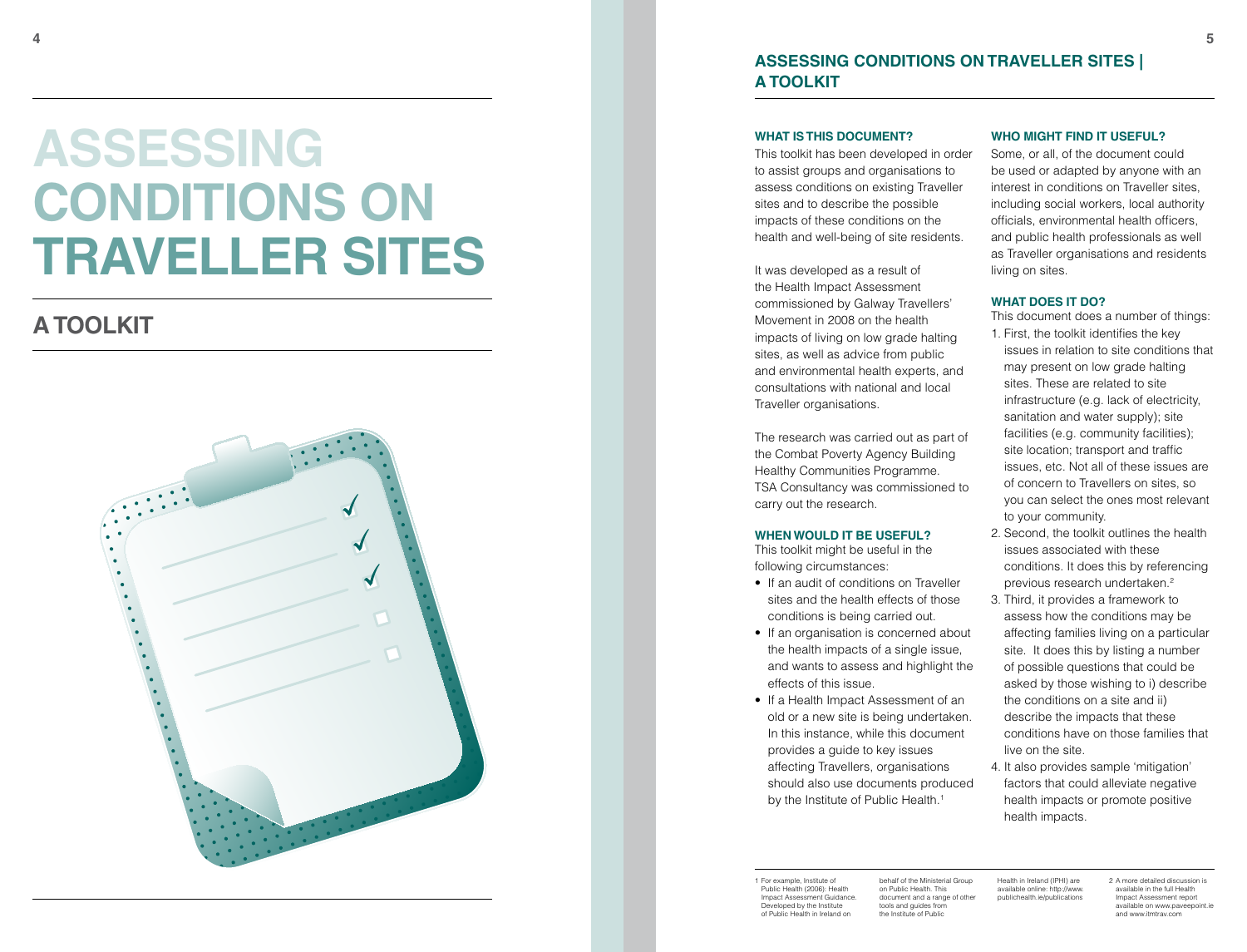## **Overview**

The table below gives an example of some of the key questions that might be asked when assessing conditions on Traveller sites, or other housing

and living conditions. It also provides examples of how this document can assist in the assessment process:

| <b>QUESTION</b>                                                                                                                                   | <b>ACTION</b>                                                                                                                                                         | <b>HOW THIS DOCUMENT CAN HELP</b>                                                                                                                                                                                                                                                                                                                                                                                                                                            |
|---------------------------------------------------------------------------------------------------------------------------------------------------|-----------------------------------------------------------------------------------------------------------------------------------------------------------------------|------------------------------------------------------------------------------------------------------------------------------------------------------------------------------------------------------------------------------------------------------------------------------------------------------------------------------------------------------------------------------------------------------------------------------------------------------------------------------|
| What conditions on site concern<br>those that live there and other<br>stakeholders (e.g. health<br>professionals and Traveller<br>organisations)? | Ask those living on the site what is<br>it about the site that most concerns<br>them?<br>Draw up a list of these issues.                                              | There is a list of site issues which may be relevant. <sup>3</sup><br>Also, look at the guidelines for Traveller sites developed by the Department of<br>the Environment, Heritage and Local Government for more ideas.                                                                                                                                                                                                                                                      |
| Are there any (positive or<br>negative) health impacts<br>associated with these issues?                                                           | You need to get evidence that<br>establishes an association between<br>the issue and potential health impacts.                                                        | This document provides an outline of what the research says about a number<br>of common issues emerging on sites, e.g. lack of electricity, poor housing<br>conditions, overcrowding and others. <sup>4</sup>                                                                                                                                                                                                                                                                |
| What is the status of the site<br>in relation to the issue?<br>How does it affect people's<br>daily lives?                                        | Describe the site in simple terms.<br>Take photographs to illustrate<br>conditions, if possible.<br>Ask the residents how the conditions<br>affect their daily lives. | This document provides a list of possible questions which can be used to help<br>describe the site, and can be used in discussing the effects of the site conditions<br>on those living there.                                                                                                                                                                                                                                                                               |
| What is the impact of all of this?                                                                                                                | Take the information from the<br>above stages and consider how the<br>conditions directly impact on the<br>residents who live on the site.                            | Consider the potential health impacts in terms of the health issues associated<br>with each issue (drawn from previous research and from the site description and<br>family interviews).<br>Consider whether the health impacts affect the whole community, or some<br>individuals only; whether the effects are once-off or ongoing/long-term; whether<br>they have a particular impact on children, women or men; and how severe these<br>health impacts are likely to be. |
| What should be done to<br>address the issues?                                                                                                     | Conditions that produce positive health<br>impacts should be promoted and ones<br>that produce negative health impacts<br>should be alleviated.                       | In this document, some sample mitigation measures are given as examples of<br>what could be recommended.                                                                                                                                                                                                                                                                                                                                                                     |

3 For these in greater detail, please go to the full Health Impact Assessment report, available on www.paveepoint.ie and www.itmtrav.com 4 The HIA summary report also includes the information (see www.paveepoint.ie and www.itmtrav.com)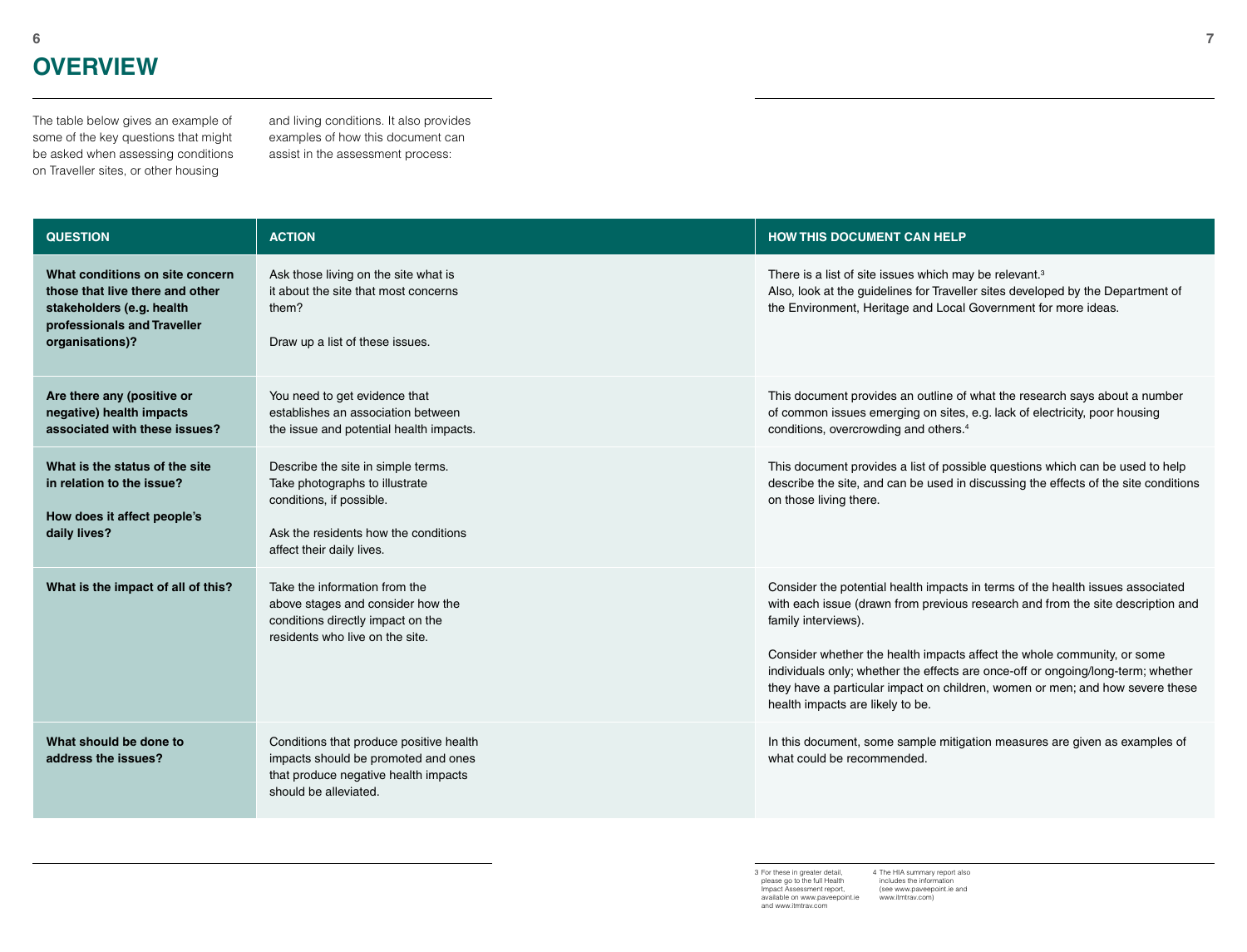There are five main headings in this toolkit, which relate to the following features: site infrastructure, site facilities, site location, traffic and transport, and social capital. Each feature is presented in terms of:

- Health issues associated with the feature
- Sample questions to consider for specific sites (and for Health Impact Assessments being undertaken)
- Possible mitigation factors to reduce potential negative health impacts and also to promote positive health impacts.

Each of these five main features or headings is outlined below.

#### **Site Infrastructure**

When we talk about site infrastructure, we mean things like electricity, water supply, drainage, site surface (e.g. concrete, gravel, etc.), fire safety equipment. The issues of greatest concern identified by the residents who participated in the study undertaken by the Galway Travellers' Movement included: **STRUCTURE OF THIS TOOLKIT**<br>There are five main headings in this toolkit, which relate to<br>the following features: site infrastructure, site facilities, site<br>location, traffic and transport, and social capital.<br>Each feature

- • Lack of electricity
- • Sanitation and water supply
- Overcrowding and condition of caravans/mobile homes
- Fire safety provisions.

### **Site facilities**

When we talk about site facilities, we are talking about those facilities that are provided for community use, e.g. play space,

#### **Site location**

In this document, site location is considered in terms of the following:

- Proximity to positives such as services, recreational areas etc.
- Proximity to potential negatives such as waste management facilities
- Many Traveller sites in the country are located in outlying areas of urban towns and cities, in areas zoned for industrial and uses other than residential, and have a poor visual environment. If a site is isolated, this can impact upon access to employment, social and educational opportunities and these are important determinants of health.

#### **T r affi c and T r ansport**

Here we are concerned about issues such as access to public transport, signage, safety and access provisions.

#### **Social Capital**

Social capital generally refers to the degree of connectedness in communities and the quality of social relations in a community of a given population.

It can be important to measure the impacts of social capital when considering the positive and negative health impacts of site conditions, as it is possible that some site conditions, such as those outlined above, can give rise to social capital impacts.

However, social capital cannot be described in the same way as the conditions on site, as it is not a tangible part of the physical environment. Therefore, impacts will be considered on the basis of the research on social capital as well as the views of site residents about the nature of social relations on the site.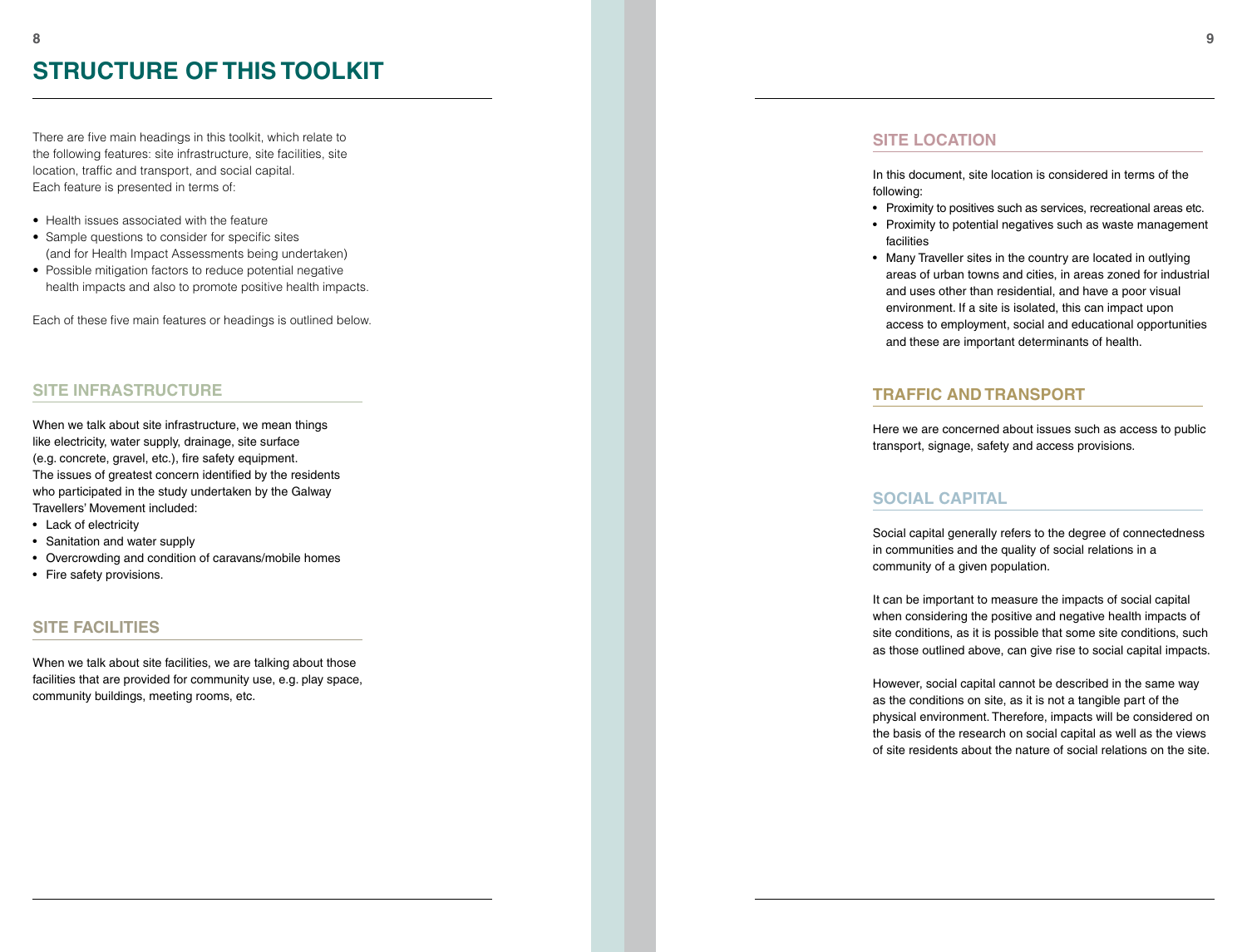Some Traveller sites do not have 'mains' electricity supply. Residents who are unable to access mainstream electricity on site rely instead on self-generated electricity i.e. generators. In this section, we outline some potential health impacts of not having mainstream electricity. We

then provide a list of questions that could be asked in order to describe your own site and to describe how the families live and cope in such circumstances. On the basis of this, you need to report on what the potential health impacts of this might be. It is important to note that you can

#### **Health issues associated with this feature**

Not having access to a mainstream electricity supply each of wh significantly affect health:

- **Economic impacts:** self-generated electricity is significantly r expensive than mainstream electricity.
- Fuel poverty<sup>5</sup> is linked to excess winter mortality (especially from cardiovascular disease) and respiratory illness.<sup>6</sup> Fuel poverty is associated with mental health impacts and decreased quality
- Risk of increased Carbon Monoxide (CO) emissions from un kerosene heaters, with associated respiratory effects.<sup>8</sup>
- Poor housing conditions due to lack of electricity (cold and d can lead to respiratory conditions. Poor housing conditions are associated with depression and anxiety, particularly amongst children.<sup>9</sup>,<sup>10</sup> Research has found that lack of control over one's an independent role in depression.<sup>11</sup>
- **Inability to store and refrigerate foods** leads to risks of conta food poisoning, and in particular food poverty, especially amo Travellers.<sup>12</sup> This leads to poor diet and specific impacts on ch difficulties of concentration and lack of vital nutrients.<sup>13</sup>
- **Fire hazards** associated with use of candles and alternative source in the absence of electricity, storing fuel and safety issues associated with the absence of electricity, storing fuel and safety issues generators.

only describe what the potential health impacts are, as you cannot be definite about the cause and effect relationships. The mitigation measures listed give examples of how potential threats to health can be undermined.

|                                 | <b>SAMPLE HIA QUESTIONS</b><br><b>AND CONSIDERATIONS</b>                                                                                                                              | <b>POSSIBLE</b><br><b>MITIGATION</b><br><b>MEASURES</b>    |
|---------------------------------|---------------------------------------------------------------------------------------------------------------------------------------------------------------------------------------|------------------------------------------------------------|
| ich could<br>nore               | <b>Describing the site</b><br>• Does the site have mains electricity supply?<br>• If yes, is the supply dependable (24 hrs)? Describe.<br>• If no, how is electricity provided? Is it | Service units<br>should be<br>provided with<br>an internal |
| <b>om</b>                       | dependable (24 hrs)? Describe.<br>• Any safety issues arising from the provision<br>of self-generated electricity?                                                                    | electricity<br>supply for<br>cooking facilities            |
| s also<br>of life. <sup>7</sup> | • How and where fuel is stored/hazards arising? Condition<br>of generators? Hazards associated with alternative<br>sources of lighting/heating?                                       | and washing<br>facilities<br>(laundry and                  |
| ı-vented                        | • How are homes heated? Any emissions from heating<br>systems? What means of ventilation?                                                                                             | personal).<br>Mainstream<br>electricity should             |
| damp)                           | <b>Questions for residents</b>                                                                                                                                                        | be provided on                                             |
| e also                          | • If electricity is not dependable, how do the families cope                                                                                                                          | all sites.                                                 |
| women and                       | when it is not available?                                                                                                                                                             | Consideration                                              |
| home also has                   | • How much does self-generated electricity cost<br>households compared to mainstream?<br>• Are safety issues or hazards dealt with by households?                                     | should be given<br>to the provision<br>of high powered     |
| amination and                   | Describe.                                                                                                                                                                             | generators to                                              |
| ngst<br>ildren include          | • Describe procedures for preparation of food, heating<br>home, access to hot water for families. What are the<br>impacts (e.g. cost, fuel poverty, food poverty)? Describe.          | residents where<br>there is a delay<br>in mainstream       |
|                                 | • How does this impact on households' and individuals'                                                                                                                                | electricity                                                |
| ources of light                 | daily life and well-being?                                                                                                                                                            | provision.                                                 |
| ociated with                    | • Describe any impacts that affect particular groups<br>(young, old, men, women, people with disabilities etc.)                                                                       |                                                            |

5 The inability to heat one's home to an adequate (safe and comfortable) temperature owing to low income and poor (energy inefficient) housing. 6 British Medical Association (2003) Housing and health:

building for the future. BMA Board of Science and Education. 7 Henwood, M. (1997) Fuel Poverty, Energy Efficiency and Health. A report to the EAGA Charitable Trust. 8 Williams, R., Walsh, D., White, J., Jackson, M. and Mumford, J. (1992) Effect Mobile Homes Using

on Carbon Monoxide Levels in Unvented Kerosene Heaters for Residential Heating. Indoor and Built Environment, Vol. 1, No. 5, 272-278.

9 British Medical Association (2003) Housing and health: building for the future. BMA Board of Science and Education

10 Martin C., Platt S. and Hunt S. (1987) Housing conditions and ill health. BMJ 294:1125- 1127.

11 Shenassa, E., Daskalakis, C., Liebhaber, A., Braubach, M. and Brown, M.

(2007) Dampness and Mould in the Home and Depression: An examination of mouldrelated illness and perceived control of one's home as possible depression pathways. American Journal

of Public Health, Vol. 97, No. de Paul. 13 Ibid.

10, pp1893-1899. 12 Friel, S. and Conlon, C. (2004) Food Poverty and policy. Dublin: Combat Poverty Agency, Crosscare and the Society of St. Vincent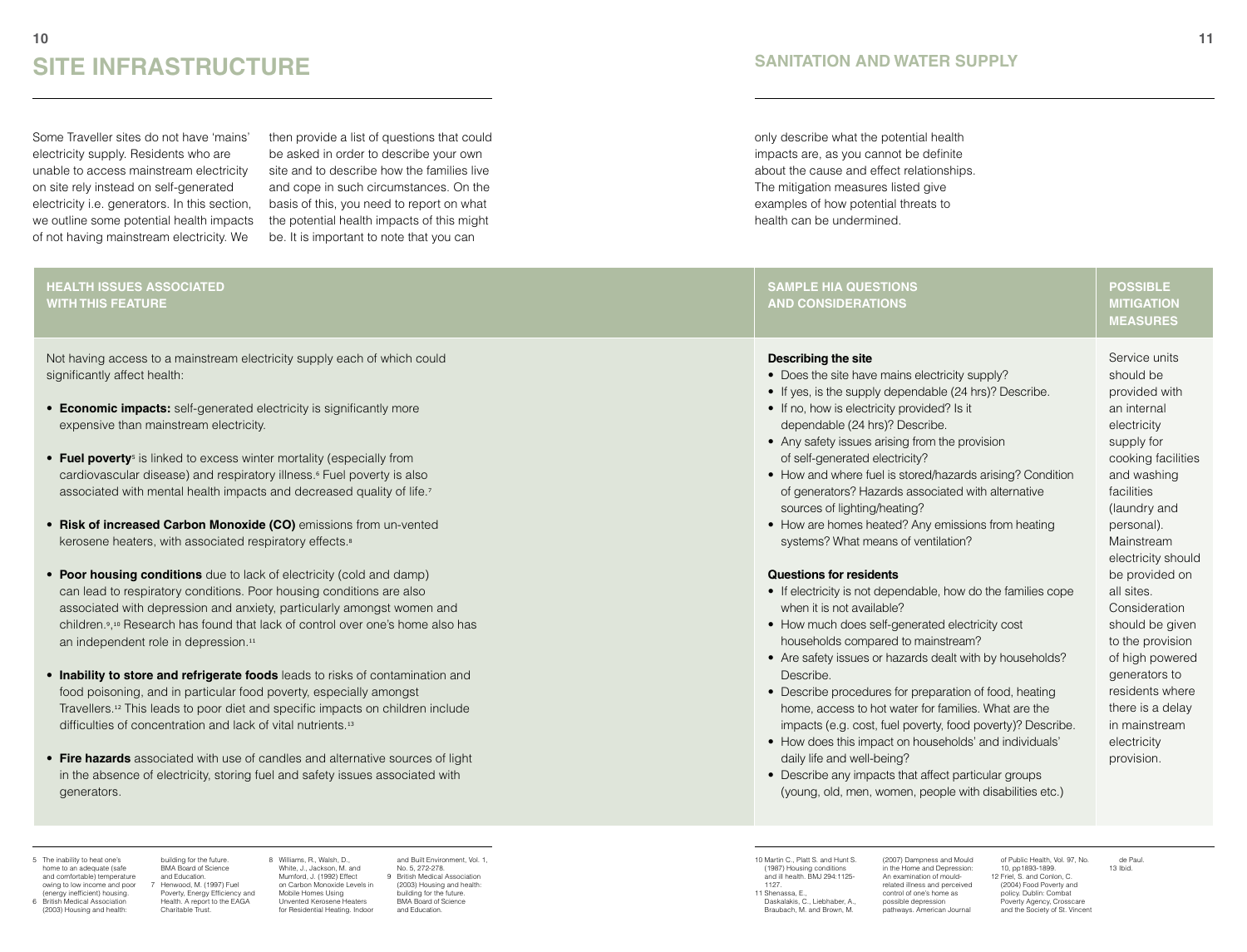14 UNCED (1992). Report of the United Nations Conference on Environment and Development. Annex I Principle 15. Available at

http://www.un.org/documents/] ga/conf151/aconf15126- 1annex1.htm

| <b>HEALTH ISSUES ASSOCIATED</b><br><b>WITH THIS FEATURE</b>                                                                                                                                                                                                                                                                                                                                                                                                                                                                                                                                                                                                                                                                                                                                                                                                                                                                                                                                                                                                                                                                                                                              | <b>SAMPLE HIA QUESTIONS</b><br><b>AND CONSIDERATIONS</b>                                                                                                                                                                                                                                                                                                                                                                                                                                                                                                                                                                                                                                                                                                                                                                                                                                                                                                                                                                                                                                                                                                                                                                                                                      | <b>POSSIBLE</b><br><b>MITIGATION</b><br><b>MEASURES</b>                                                                                                                                                                                                                                                                                                                                                                                                                                                                                                                                                           |
|------------------------------------------------------------------------------------------------------------------------------------------------------------------------------------------------------------------------------------------------------------------------------------------------------------------------------------------------------------------------------------------------------------------------------------------------------------------------------------------------------------------------------------------------------------------------------------------------------------------------------------------------------------------------------------------------------------------------------------------------------------------------------------------------------------------------------------------------------------------------------------------------------------------------------------------------------------------------------------------------------------------------------------------------------------------------------------------------------------------------------------------------------------------------------------------|-------------------------------------------------------------------------------------------------------------------------------------------------------------------------------------------------------------------------------------------------------------------------------------------------------------------------------------------------------------------------------------------------------------------------------------------------------------------------------------------------------------------------------------------------------------------------------------------------------------------------------------------------------------------------------------------------------------------------------------------------------------------------------------------------------------------------------------------------------------------------------------------------------------------------------------------------------------------------------------------------------------------------------------------------------------------------------------------------------------------------------------------------------------------------------------------------------------------------------------------------------------------------------|-------------------------------------------------------------------------------------------------------------------------------------------------------------------------------------------------------------------------------------------------------------------------------------------------------------------------------------------------------------------------------------------------------------------------------------------------------------------------------------------------------------------------------------------------------------------------------------------------------------------|
| Evidence highlights the following relationships between sanitation,<br>water supply and health:<br>According to the WHO, sanitation is a cornerstone of public health: poor<br>provision of sanitation and hand washing/personal hygiene facilities can<br>contaminate food, lead to spread of infections, and impact on well-being,<br>especially for women and girls.<br>Amongst the problems associated with low quality toilets are bowel<br>problems, bladder problems, urinary tract infections, bedwetting,<br>and constipation.<br>Infections and disease can arise from contaminated water supply:<br>for example, cryptosporidiosis can be caused by contamination arising<br>from rat droppings.<br>There are some difficulties in establishing causality between sanitary<br>conditions, water supply and health effects. However, when this occurs the<br>'precautionary principle' is recommended. This means actions and measures<br>to potentially improve health should not be delayed as a result of scientific<br>uncertainty (i.e. 'it is better to be safe than sorry'). This has been endorsed<br>by the UN at the 1992 Rio Conference (UNCED 1992). <sup>14</sup> | <b>Describing the site</b><br>• Describe the water supply on site - is there<br>internal plumbing for caravans on site for any<br>or all households?<br>• Do any households rely on external taps for water?<br>If yes, then<br>o How many families or individuals use each tap?<br>o Describe the taps and the condition they are in.<br>o Are there any hygiene or contamination issues here?<br>• What sanitary conditions are there on site? Are there<br>plumbed toilets on site?<br>• Are these provided in service bays?<br>• If sanitary equipment consists of external portable<br>toilets, how are these serviced or maintained? Do<br>they have wash hand basins? How far away from<br>home units are they located?<br>• How many households or individuals share a<br>portable toilet?<br>• What washing facilities are there on site (hot water<br>supply, showers, etc.)?<br><b>Questions for residents</b><br>• Households should describe the water and<br>sanitation equipment and whether/how it affects<br>their health, well-being and daily life.<br>• Are there any economic or cost implications<br>associated with personal hygiene and accessing<br>water?<br>• Describe any impacts that affect particular groups<br>(young, old, men, women, etc.) | Adequately<br>plumbed service<br>units should be<br>provided with<br>sufficient access to<br>hot and cold water,<br>and with toilet and<br>showering facilities.<br>Until a service<br>unit is provided,<br>portable showers<br>and high grade<br>portable toilets with<br>wash hand basins<br>should be provided<br>in consultation with<br>residents regarding<br>their location,<br>features, frequency<br>of servicing, etc.<br>This should be<br>monitored in a site<br>management plan.<br>An analysis of the<br>water supply should<br>be conducted<br>to alleviate fears<br>of possible<br>contamination. |
|                                                                                                                                                                                                                                                                                                                                                                                                                                                                                                                                                                                                                                                                                                                                                                                                                                                                                                                                                                                                                                                                                                                                                                                          |                                                                                                                                                                                                                                                                                                                                                                                                                                                                                                                                                                                                                                                                                                                                                                                                                                                                                                                                                                                                                                                                                                                                                                                                                                                                               |                                                                                                                                                                                                                                                                                                                                                                                                                                                                                                                                                                                                                   |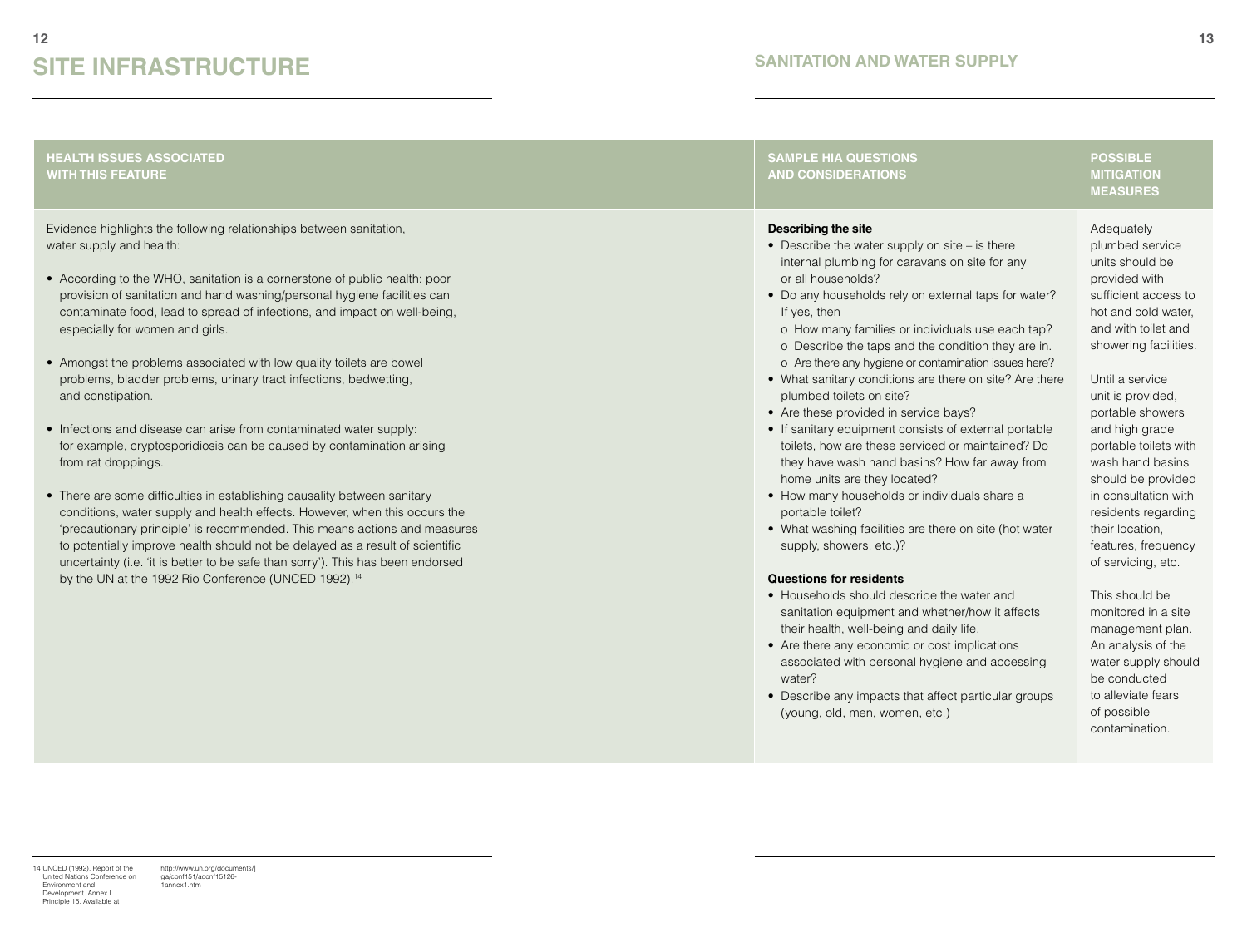| <b>HEALTH ISSUES ASSOCIATED</b>                                                                                                                                                    | <b>SAMPLE HIA QUESTIONS</b>                                                                                                                                                                                                                                                                                                                                                                                                                                                                                                                                                                                                                                                                                                                                                                                                                                                                                                                                                                                                                                                                                                                                                                                                                                                                                                                                                                                                                                                                                  | <b>POSSIBLE MITIGATION</b>                                                                                                                                                                                                                                                                                                                                                                                                          |
|------------------------------------------------------------------------------------------------------------------------------------------------------------------------------------|--------------------------------------------------------------------------------------------------------------------------------------------------------------------------------------------------------------------------------------------------------------------------------------------------------------------------------------------------------------------------------------------------------------------------------------------------------------------------------------------------------------------------------------------------------------------------------------------------------------------------------------------------------------------------------------------------------------------------------------------------------------------------------------------------------------------------------------------------------------------------------------------------------------------------------------------------------------------------------------------------------------------------------------------------------------------------------------------------------------------------------------------------------------------------------------------------------------------------------------------------------------------------------------------------------------------------------------------------------------------------------------------------------------------------------------------------------------------------------------------------------------|-------------------------------------------------------------------------------------------------------------------------------------------------------------------------------------------------------------------------------------------------------------------------------------------------------------------------------------------------------------------------------------------------------------------------------------|
| <b>WITH THIS FEATURE</b>                                                                                                                                                           | <b>AND CONSIDERATIONS</b>                                                                                                                                                                                                                                                                                                                                                                                                                                                                                                                                                                                                                                                                                                                                                                                                                                                                                                                                                                                                                                                                                                                                                                                                                                                                                                                                                                                                                                                                                    | <b>MEASURES</b>                                                                                                                                                                                                                                                                                                                                                                                                                     |
| • Poor waste water drainage can lead to spread of infections.<br>• Inadequate site surfacing can impede drainage (water logging)<br>and can likewise lead to spread of infections. | <b>Site description</b><br>• Describe the site surface - is there a hard<br>surface? What kind of drainage is there on<br>site? Is there a slope on the site to allow liquid<br>drain away from mobile homes? Describe site<br>surface and drainage during different weather<br>conditions?<br>• Does water collect in key areas (pedestrian<br>area, under the mobile homes, near toilet<br>facilities)?<br>• Describe the conditions of drains. Is drainage<br>adequate or are there any circumstances<br>where drains are blocked? If so, state these<br>circumstances and how long drainage is<br>likely to take? If drains get blocked, what are<br>they blocked with? Are there procedures for<br>maintaining site and dealing with blocked<br>drains (is there a site management plan)?<br>• Describe the site surface and drainage in<br>specific areas, such as areas where children<br>cycle, run and play.<br>• Photographs are useful to illustrate the site<br>surface and drainage.<br><b>Questions for residents</b><br>• Describe the site surface and drainage on<br>site and whether/how it affects health, well-<br>being and daily life. It is possible that the<br>effects are noticed at particular times of the<br>day/year and in particular weather conditions<br>so this should be considered.<br>• Are there any economic implications for<br>households arising from the above?<br>• Describe any impacts that affect particular<br>groups (young, old, men, women, and children | Hard site surface with<br>sloping levels, consistent<br>with guidelines, should<br>be in place in all sites<br>and bays.<br>Site management<br>plan (developed in<br>consultation with<br>residents) would ensure<br>drainage is inspected<br>and addressed if<br>insufficient.<br>Provision of adequate<br>play surface for children<br>to mitigate chance<br>of injury. Should be<br>developed in consultation<br>with residents. |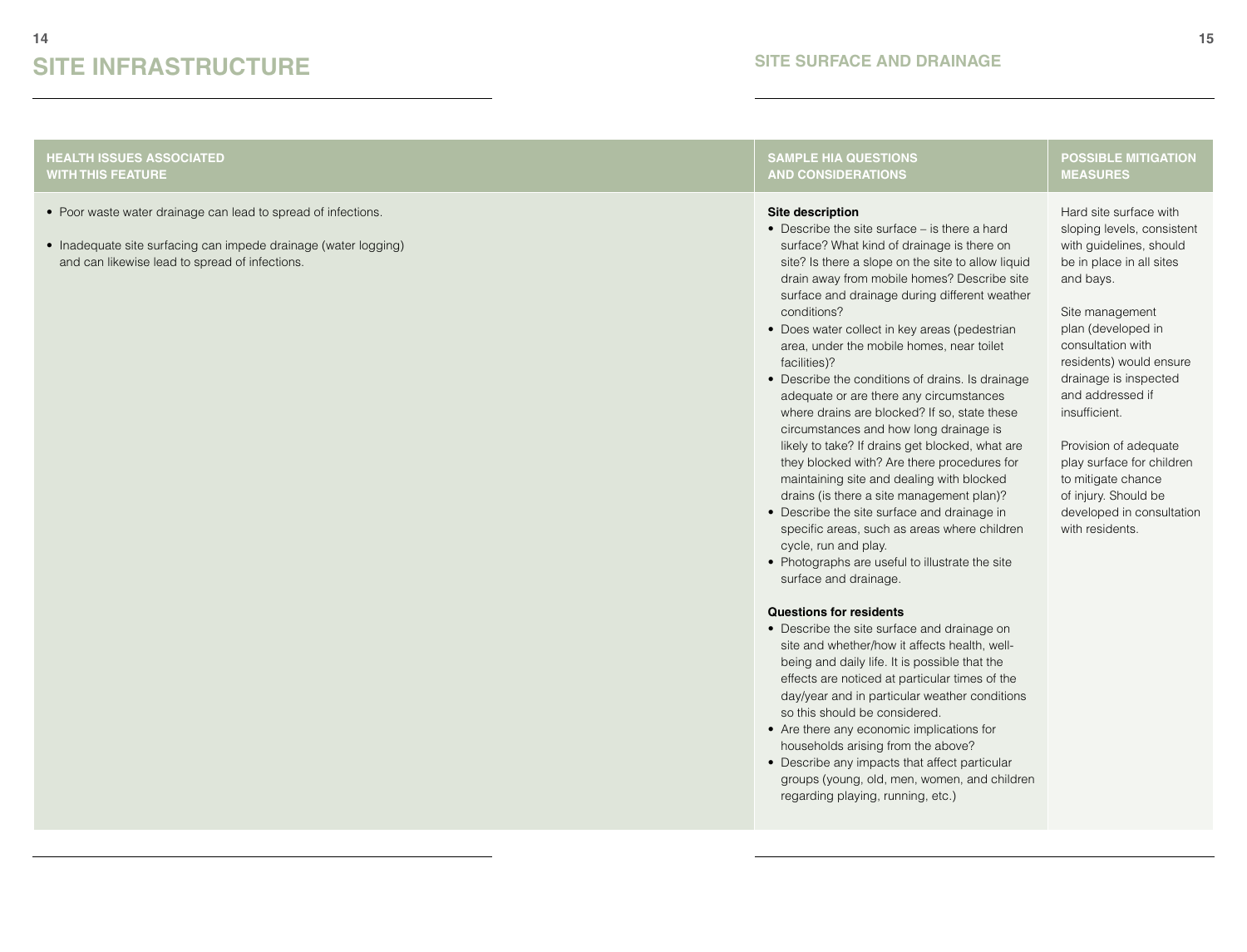| <b>HEALTH ISSUES ASSOCIATED</b>                                                                                                                                                                                                                                                                                                                                                                                                                                                                                                                                                                                                                                                                                                                                                                                                                                                                                                                                                                                                                                                                                                                                                                                                                                                                                                                                                                                         | <b>SAMPLE HIA QUESTIONS</b>                                                                                                                                                                                                                                                                                                                                                                                                                                                                                                                                                                                                                                                                                                                                                                                                                                                                                                                                                                                                                                                                                                                                                                        | <b>POSSIBLE MITIGATION</b>                                                                                                                                                                                                                                                                                                                                                                               |
|-------------------------------------------------------------------------------------------------------------------------------------------------------------------------------------------------------------------------------------------------------------------------------------------------------------------------------------------------------------------------------------------------------------------------------------------------------------------------------------------------------------------------------------------------------------------------------------------------------------------------------------------------------------------------------------------------------------------------------------------------------------------------------------------------------------------------------------------------------------------------------------------------------------------------------------------------------------------------------------------------------------------------------------------------------------------------------------------------------------------------------------------------------------------------------------------------------------------------------------------------------------------------------------------------------------------------------------------------------------------------------------------------------------------------|----------------------------------------------------------------------------------------------------------------------------------------------------------------------------------------------------------------------------------------------------------------------------------------------------------------------------------------------------------------------------------------------------------------------------------------------------------------------------------------------------------------------------------------------------------------------------------------------------------------------------------------------------------------------------------------------------------------------------------------------------------------------------------------------------------------------------------------------------------------------------------------------------------------------------------------------------------------------------------------------------------------------------------------------------------------------------------------------------------------------------------------------------------------------------------------------------|----------------------------------------------------------------------------------------------------------------------------------------------------------------------------------------------------------------------------------------------------------------------------------------------------------------------------------------------------------------------------------------------------------|
| <b>WITH THIS FEATURE</b>                                                                                                                                                                                                                                                                                                                                                                                                                                                                                                                                                                                                                                                                                                                                                                                                                                                                                                                                                                                                                                                                                                                                                                                                                                                                                                                                                                                                | <b>AND CONSIDERATIONS</b>                                                                                                                                                                                                                                                                                                                                                                                                                                                                                                                                                                                                                                                                                                                                                                                                                                                                                                                                                                                                                                                                                                                                                                          | <b>MEASURES</b>                                                                                                                                                                                                                                                                                                                                                                                          |
| • As overcrowding is usually associated with other factors such as poverty<br>and poor nutrition, it is often hard to isolate direct impacts arising solely from<br>overcrowding.<br>• Overcrowding <sup>15</sup> is associated with mental health issues (especially for<br>women) and impacts on children's and adults' health with regard to<br>respiratory diseases, TB, meningitis and poor self-rated health in adults. <sup>16</sup><br>• Poor housing is associated with economic, social, physical and mental well-<br>being. The health effects are also long-term: those who have experienced<br>poor housing in the past are more likely to become ill, regardless of their<br>current housing status. <sup>17</sup><br>• Dampness and mould in homes can contribute to and/or exacerbate<br>respiratory illness and increase the risk of children developing wheezing and<br>chest problems. Moulds and fungi can produce allergens which can lead to<br>asthma, respiratory and skin problems.<br>• Evidence suggests that defective housing particularly affects children's<br>health with aches and pains, nerves, diarrhoea, headaches and significantly<br>more respiratory problems among children in damp housing compared to<br>children in non-damp housing <sup>18</sup> . Asthma sufferers are also three times more<br>likely to be found in a damp home than in non-damp homes. <sup>19</sup> | <b>Site description</b><br>• Is the site overcrowded? How many family<br>units was it originally designed for, and how<br>many people live currently on site?<br>• How many caravans does each family have/<br>need - is there adequate space for the<br>required number of caravans?<br>• How many people live in one caravan? Where<br>do daily activities take place (dining, studying,<br>food preparation, sleeping, communal activity)<br>in a family unit?<br>• What is the average family size? How many<br>bedrooms are there in the unit and what is the<br>age profile of families?<br>• If there are additional caravans on the site,<br>outside of the bay areas, where are these<br>parked and does this impact on services<br>(water supply, toilets, refuse collection, etc.)<br>and safety (location of caravans near<br>footpaths, internal road of site, visibility, etc.)?<br><b>Questions for residents</b><br>• Households should describe overcrowding at<br>home and on site and whether/how it affects<br>their health, well-being and daily life.<br>• Describe any impacts that affect particular<br>groups (young, old, men, women, people with<br>disabilities, etc.) | Bays in new<br>developments should<br>enable sufficient space<br>for two mobile homes or<br>caravans.<br>Improved housing<br>conditions may be<br>facilitated by the<br>application of rent<br>supplements for<br>caravans (to enable<br>residents to rent<br>caravans privately).<br>Alternatively high quality<br>mobile accommodation<br>(for example, chalets)<br>should be provided to<br>families. |

such that either: (a) any two of those persons, being persons of ten years of age or more of opposite sexes and not being persons living together as husband and wife, must sleep in the same room, or (b) the free air space in any room used as a sleeping apartment for any person is less than four hundred cubic feet (the height of the room, if it exceeds eight feet, being taken to be eight

feet, for the calculation of free air space), and "overcrowding" shall be construed accordingly.

16 Gabe J., Williams P. (1987) Women, housing, and mental health. International Journal of Health Services; 17(4):667-79.

17 Marsh A., Gordon D., Pantazic C. and Heslop P. (1999) Home<br>sweet home? The impact of<br>poor housing in health. The<br>Policy Press 1999. 1125-1127.

18 Martin C., Platt S. and Hunt S. (1987) Housing conditions and ill health. BMJ 294:

19 Department of Health (1999) Saving Lives: Our Healthier Nation. Government White Paper, Cm 4386, London: The Stationery Office.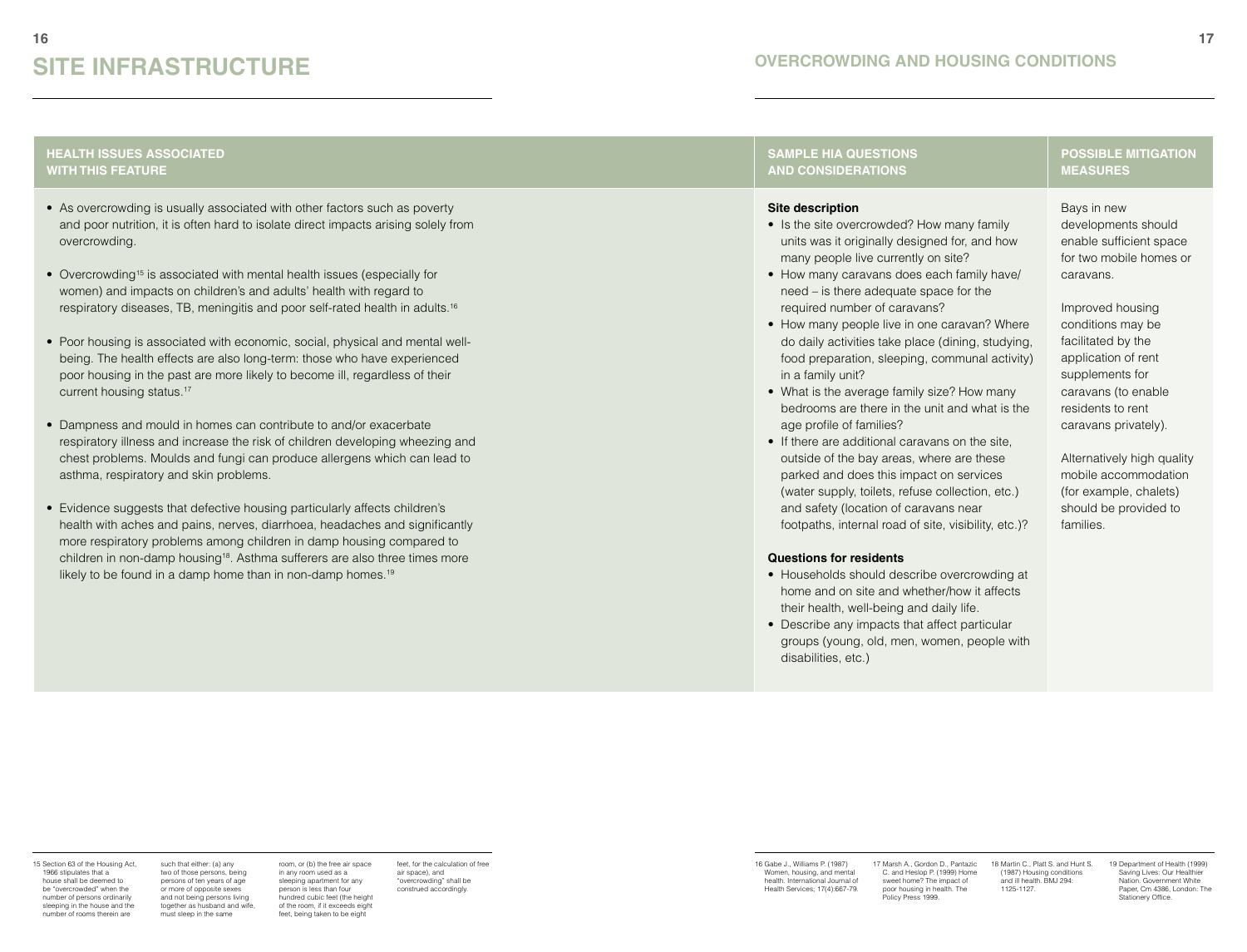| <b>HEALTH ISSUES ASSOCIATED</b>                                                                                                                                                                                                             | <b>SAMPLE HIA QUESTIONS</b>                                                                                                                                                                                                                                                                                                                                                                                                                                                                                                                                                                                                                                                                                                                                                                                                                                    | <b>POSSIBLE MITIGATION</b>                                                                                                                                                                                                                                                                                                                                                                   |
|---------------------------------------------------------------------------------------------------------------------------------------------------------------------------------------------------------------------------------------------|----------------------------------------------------------------------------------------------------------------------------------------------------------------------------------------------------------------------------------------------------------------------------------------------------------------------------------------------------------------------------------------------------------------------------------------------------------------------------------------------------------------------------------------------------------------------------------------------------------------------------------------------------------------------------------------------------------------------------------------------------------------------------------------------------------------------------------------------------------------|----------------------------------------------------------------------------------------------------------------------------------------------------------------------------------------------------------------------------------------------------------------------------------------------------------------------------------------------------------------------------------------------|
| <b>WITH THIS FEATURE</b>                                                                                                                                                                                                                    | <b>AND CONSIDERATIONS</b>                                                                                                                                                                                                                                                                                                                                                                                                                                                                                                                                                                                                                                                                                                                                                                                                                                      | <b>MEASURES</b>                                                                                                                                                                                                                                                                                                                                                                              |
| Fire safety measures can prevent fires arising, and can ensure<br>that the effects of fire are mitigated by emergency responses.<br>Lack of fire safety can lead to increased risk and accidents,<br>leading to fatality or serious injury. | <b>Site description</b><br>• What safety provisions are evident on site<br>(refer to the Traveller accommodation<br>guidelines for examples of safety procedures)?<br>• Are there any compounding issues that<br>could affect this (e.g. proximity of caravans to<br>each other, presence of fuel such as diesel for<br>generators on site), barriers at entrance to site?<br><b>Questions for residents</b><br>• Is there fire safety equipment and is it<br>maintained on a regular basis?<br>• Have there been any fire accidents on site?<br>Describe.<br>• Any other issues which could affect fire<br>safety (practices of residents around fire<br>safety, presence of barriers, etc.)?<br>• Can emergency services access site?<br>• Describe any impacts that affect particular<br>groups (young, old, men, women, people with<br>disabilities, etc.) | Provision of safety<br>equipment and<br>procedures through site<br>management plan.<br>Provision of mains<br>electricity would<br>undermine the need<br>for combustible fuel on<br>the site, and risk of fire<br>through use of candles.<br>Use of code system for<br>access by emergency<br>vehicles rather than<br>key (uncertainty around<br>access to the site in case<br>of emergency). |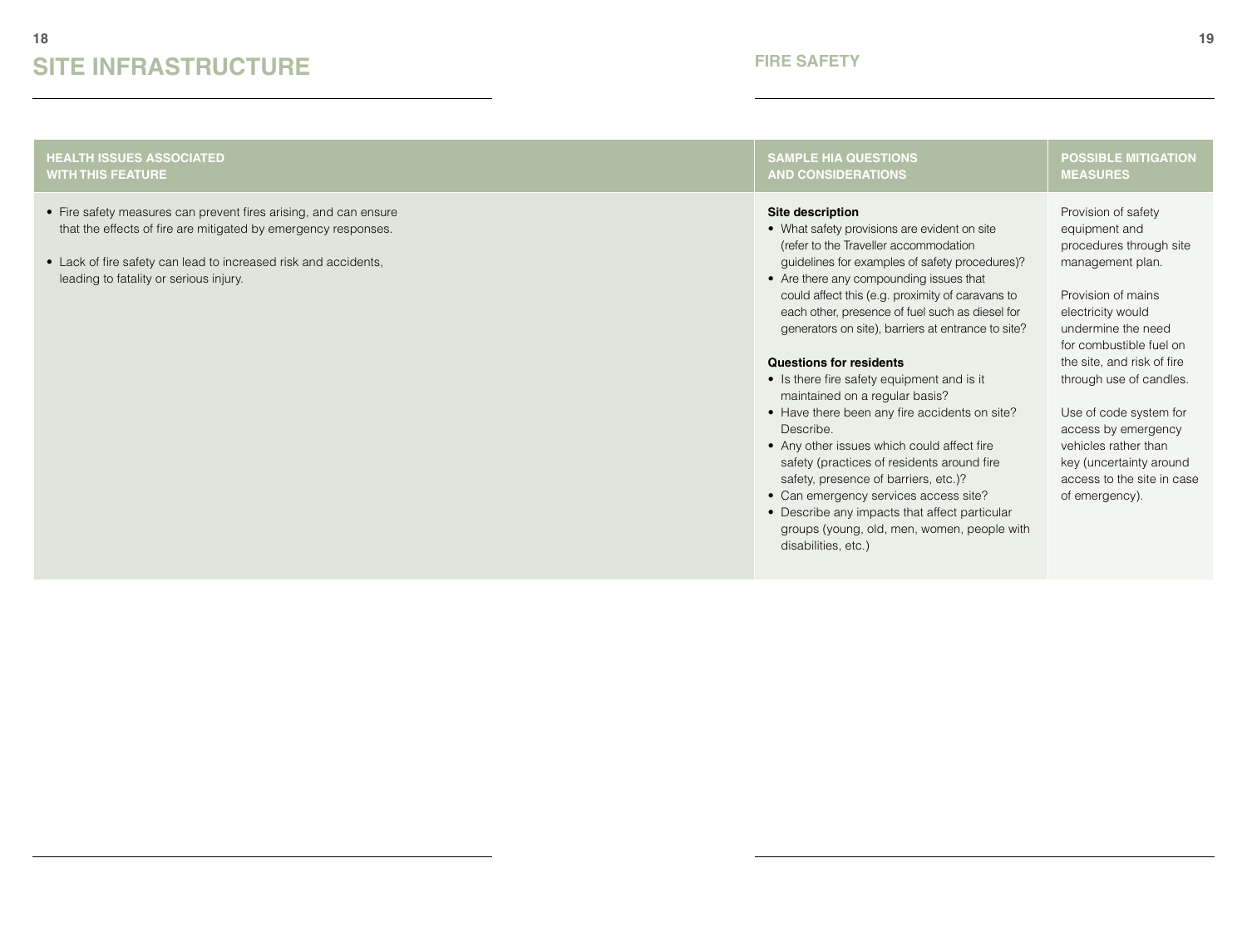| <b>Site description questions</b><br>Consultation should<br>The availability of and access to defined community<br>space helps to promote the following:<br>• Is there any community, play or communal<br>take place between<br>facility on site?<br>site residents and local<br>• What is the quality of existing facilities?<br>• Access to health and information services;<br>authorities around play<br>Can families access them easily?<br>educational activities; recreation and leisure opportunities. <sup>20</sup><br>and recreation space to<br>• Is there any visiting service on site (play-bus,<br>be developed.<br>• Community and civic engagement. <sup>21</sup><br>public health, etc.)?<br>Communal and<br><b>Questions for residents</b><br>• Social capital.<br>community space should<br>• How do residents rate the provision of facilities<br>be mandatory, e.g.<br>and how do they impact on their quality of life?<br>portable cabin space.<br>• Describe any impacts that affect particular<br>groups (young, old, men, women, etc.)<br>This should also provide<br>for the needs of young<br>people and adolescents<br>(e.g. youth work<br>activities). | <b>HEALTH ISSUES ASSOCIATED</b><br><b>WITH THIS FEATURE</b> | <b>SAMPLE HIA QUESTIONS</b><br><b>AND CONSIDERATIONS</b> | <b>POSSIBLE MITIGATION</b><br><b>MEASURES</b> |
|-------------------------------------------------------------------------------------------------------------------------------------------------------------------------------------------------------------------------------------------------------------------------------------------------------------------------------------------------------------------------------------------------------------------------------------------------------------------------------------------------------------------------------------------------------------------------------------------------------------------------------------------------------------------------------------------------------------------------------------------------------------------------------------------------------------------------------------------------------------------------------------------------------------------------------------------------------------------------------------------------------------------------------------------------------------------------------------------------------------------------------------------------------------------------------------|-------------------------------------------------------------|----------------------------------------------------------|-----------------------------------------------|
|                                                                                                                                                                                                                                                                                                                                                                                                                                                                                                                                                                                                                                                                                                                                                                                                                                                                                                                                                                                                                                                                                                                                                                                     |                                                             |                                                          |                                               |

environment which supports their physical and emotional well-being.

21 See section 5 for a description of social capital and how it is associated with health and well-being.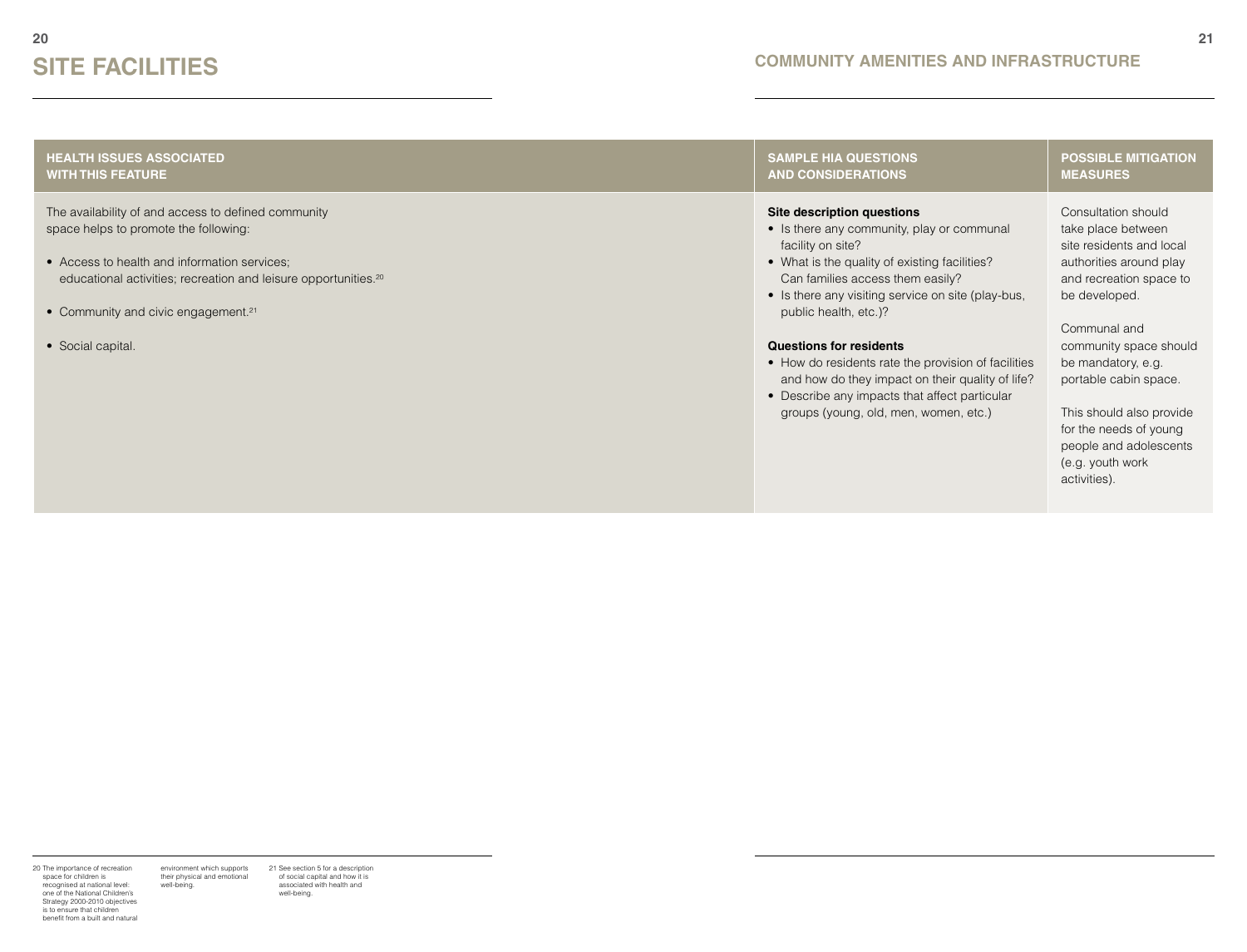#### **Health issues associated with this feature**

Health associations identified include the following:

- Natural environments are associated with positive effects such as less anger and reduced blood pressure.<sup>22</sup> As environments deteriorate, so does the physical and mental health of people who live in them.<sup>23</sup>
- Studies have reported general housing location to be a health influencing factor.24 There are indirect effects of location on health, caused by lack of access to jobs, education, services, etc.25
- There are no definitive data on the impacts of living close to waste/ composting facilities. However, poorly designed/managed waste facilities (especially landfill and composting) can have a nuisance impact due to odours, dust, bio-aerosols (composting), noise and traffic. Other impacts can include ground or surface water pollution, and impacts on landscape.<sup>26</sup>

#### **Sample HIA questions and considerations**

#### **Site description**

- How far from nearest city, town, other services (health, education, etc.)?
- What is located adjacent to the site and how is land zoned?<sup>27</sup>
- What is the nature of the natural environment – is there any landscaping on the site or at the site boundaries?
- Are there any residential areas adjoining the site?
- • If there are any former landfills or waste management facilities adjacent to the facility, how far away is the boundary wall of the facilities from the halting site? Are there any identifiable issues arising from the presence of the facilities (e.g. identifiable odour). Describe.
- What opportunities exist for undertaking economic activity on site?

#### **Questions for residents**

- What are the families' views around the general site location and around what adjoins the site? Positive and negative aspects should be ascertained.
- Does the location of the site have any impact on access to services, access to employment, economic activities, education, etc?
- Describe any impacts that affect particular groups (young, old, men, women, etc.)

#### **Possible mitigation measures**

Should endeavour to locate sites close to services??

No site should be located within at least 200m of any waste management/former landfill site.<sup>28</sup>

If a site is close to such a facility, there should be landscaping between it and the facility to improve the visual environment, and to act as a buffer zone.

Regular consultation between Traveller organisations and management of waste facilities should occur regarding facilities management, including odour testing29 and monitoring of air and bio-aerosol emissions, etc. Referral to the Environmental Protection Agency should be considered if problems (e.g. odour) persist.

Provisions should be made on site for economic activity if residents wish, or an alternative site considered. CRE (the Composting Association of Ireland) recommend a guideline buffer zone of 200m<sup>30</sup> from a composting facility, and monitoring of bio-aerosol emissions is recommended for particulate matter.

22 Passchier et al. (1999) Public Health Impact of Large Airports. RIVM. 23 Jackson, R. and Kochtitzky, C. Creating a healthy environment: the impact of the built environment on public health. Centre for

prevention. Available online http://www.cdc. gov/healthyplaces/articles/ Creating%20A%20 Healthy%20Environment.pdf 24 Blackman, T., Evason, E., Melaugh, M. and Woods, R.

disease control and (1989) Housing and Health: a case study of two areas of West Belfast. Journal of Social Policy, 18(1):1-26. 25 Ellaway, A., Macintyre, S. and Kearns, A. (2001) Perceptions of Place and Health in Socially Contrasting Neighbourhoods.

Urban Studies, Vol. 38, No. 12, 2299-2316. 26 EPA (2005) Pilot Strategic Environmental Assessment of the Replacement Midlands Waste Management Plan 2005-2010. 27 For example, if it is zoned

industrial and all adjacent facilities are non-residential (e.g. industrial) this may have an impact on the visual environment. 28 As recommended by the

Composting Association of Ireland (Cré), 2004. In

 recommended buffer zone is set at a minimum of 500m. 29 Odour monitoring includes olfactometric measurements, analysis of hydrogen sulphide, ammonia, mercaptans and amines and odour modelling.

some European states, the

Burke, D. (2006) Green Waste Composting: Technology, design and environmental management. Presented at Cré themed seminar 'Green Waste Composting', 14 March 2006.

30 Prasad, M. Van der Werf, P., and Brinkmann, A. (2004) Bioaerosols and Composting: A Literature Evaluation. Composting Association of Ireland (cré).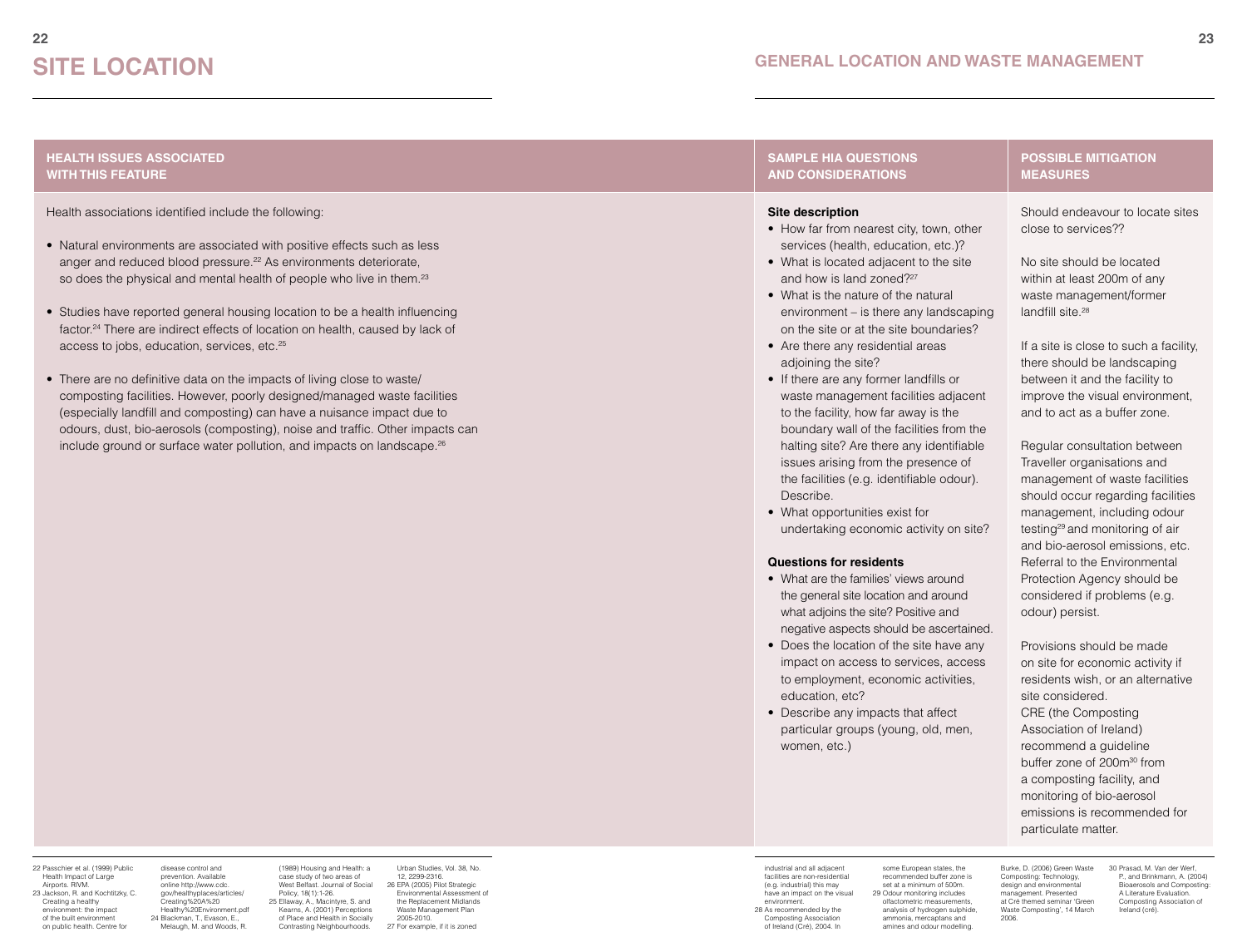#### **Health issues associated with this feature**

Proximity to waste management sites can lead to increased presence of rats. The health issues associated with the presence of rats include:

- Rats contribute to the contamination of their environment through hair, droppings and urine. This leads to the potential spread of infection and diseases such as leptospirosis (Weils disease), TB, salmonella, E.Coli and parasites (ticks, mites, fleas, tapeworm).
- Gnawing through wires by rats can cause damage to electrical equipment, which could potentially lead to electrocution and fire.

#### **Sample HIA questions and considerations**

#### **Site description**

• Are there rats on site? What measures have been taken to eliminate rats if they are on site? Are these sufficient? Is there any evidence about what causes rat infestation?

#### **Questions for residents**

- If there is a presence of rats, how does this presence impact on residents' health and well-being, and daily life? Does it affect some household or community members more than others?
- Describe any impacts that affect particular groups (young, old, men, women, etc.)

#### **Possible mitigation measures**

Site management plans should be developed to monitor and address conditions that give rise to rats. A site management plan should be developed in consultation with families and should be reviewed regularly.

Residents on site should ensure that waste and food is properly disposed of to minimise infestation.

Consultation and communication should take place between the local or housing authority, vermin control company and residents in relation to rat poison placed on sites.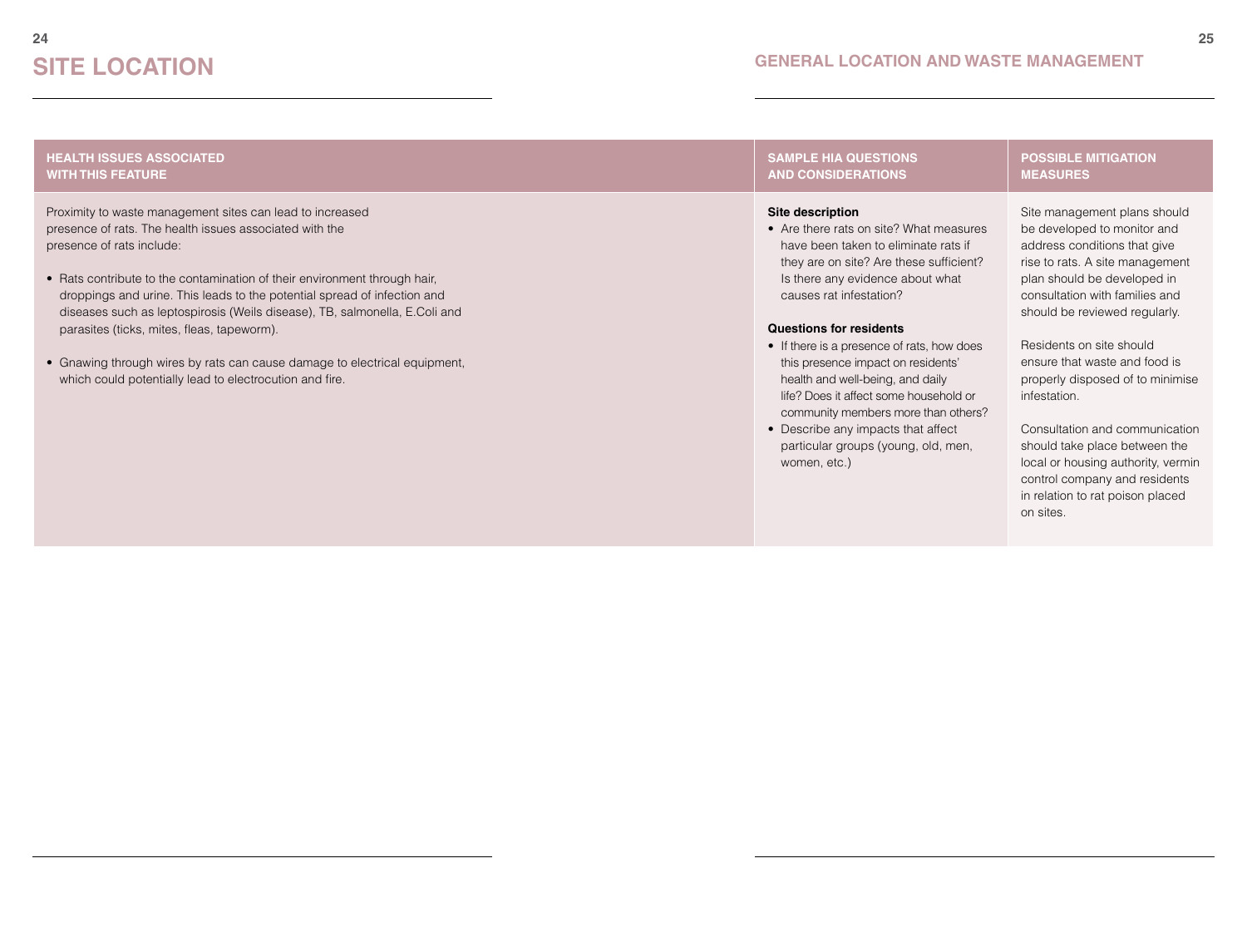| <b>HEALTH ISSUES ASSOCIATED</b>                                                                                                                                                                                                                                                                                                                                                                                                                                                                                                                                                                                                                                                                                                                                                                                                                                                                                                                                                                                                                                                                                                                                                                                                                                                                                   | <b>SAMPLE HIA QUESTIONS</b><br><b>AND CONSIDERATIONS</b>                                                                                                                                                                                                                                                                                                                                                                                                                                                                                                                                                                                                                                                                                                                                                                                                                                                                                                                                                                                                                                                                                                            | <b>POSSIBLE MITIGATION</b><br><b>MEASURES</b>                                                                                                                                                                                                                                                                                                                                                                                                            |
|-------------------------------------------------------------------------------------------------------------------------------------------------------------------------------------------------------------------------------------------------------------------------------------------------------------------------------------------------------------------------------------------------------------------------------------------------------------------------------------------------------------------------------------------------------------------------------------------------------------------------------------------------------------------------------------------------------------------------------------------------------------------------------------------------------------------------------------------------------------------------------------------------------------------------------------------------------------------------------------------------------------------------------------------------------------------------------------------------------------------------------------------------------------------------------------------------------------------------------------------------------------------------------------------------------------------|---------------------------------------------------------------------------------------------------------------------------------------------------------------------------------------------------------------------------------------------------------------------------------------------------------------------------------------------------------------------------------------------------------------------------------------------------------------------------------------------------------------------------------------------------------------------------------------------------------------------------------------------------------------------------------------------------------------------------------------------------------------------------------------------------------------------------------------------------------------------------------------------------------------------------------------------------------------------------------------------------------------------------------------------------------------------------------------------------------------------------------------------------------------------|----------------------------------------------------------------------------------------------------------------------------------------------------------------------------------------------------------------------------------------------------------------------------------------------------------------------------------------------------------------------------------------------------------------------------------------------------------|
| <b>WITH THIS FEATURE</b><br>The following associations have been identified:<br>• Transport can enable access to goods and services and plays a<br>vital role in the health and well-being of communities. <sup>31</sup><br>Reliance on cars as a means of transport can lead to community severance<br>and can also promote a sedentary lifestyle, resulting in increased obesity,<br>risk of heart disease, diabetes and blood pressure. <sup>32</sup><br>Transport can contribute to noise pollution leading to sleep disturbance and<br>annoyance, resulting in increased stress.<br>Transport contributes to air pollution - leading to increased respiratory<br>diseases and cardiovascular diseases. Traffic pollution has been identified<br>as one of four major triggers for asthma. <sup>33</sup> There is also increasing evidence<br>that air pollution impacts on the cardiovascular as well as the respiratory<br>system. <sup>34</sup> Furthermore, those who live close to busy roads may be at<br>increased risk of exposure to potentially carcinogenic pollutants from<br>diesel. $35,36$<br>• Traffic leads to an increased risk of injuries and deaths from accidents;<br>children from lower socio-economic groups tend to be more susceptible to<br>serious road accidents. <sup>37</sup> | <b>Site description</b><br>• Describe public transport provision<br>frequency, cost, suitability.<br>• What is the nature of the road outside the site<br>(main road, dual carriageway, etc.)?<br>• What is the speed limit outside the site?<br>• Are there road markings to indicate the<br>presence of the site?<br>• How heavy is the traffic (you might do a<br>traffic count)? Any particular types of vehicles<br>(e.g. HGVs)?<br>• What about noise on the site – does it arise<br>and does it affect families?<br>• What about air quality – any surveys<br>undertaken in the past?<br>• What about site boundary – any trees<br>between site and road?<br>• Is there a footpath outside?<br>• Is there a cycle lane?<br>• Is there a pedestrian crossing?<br>• Is overtaking permissible on the road<br>outside the site?<br>• Is there a hard shoulder?<br>• What is the nature of the boundary between<br>the site and the road?<br>• Visibility issues at the entrance and exit -<br>anything blocking visibility or access?<br>• Describe the internal road network.<br><b>Questions for residents</b><br>• Does the presence of the road impact upon | Public transport provision.<br>Landscaping by site<br>boundary.<br>Road markings and<br>signage (internal and<br>external).<br>Safe speed limit<br>on main road.<br>Footpath and pedestrian<br>provisions should be put<br>in place.<br>Internal site play and<br>recreation space and<br>equipment for children<br>should be provided.<br>Internal road network<br>and exercise space and<br>facilities (e.g. community<br>space) should be<br>provided |
|                                                                                                                                                                                                                                                                                                                                                                                                                                                                                                                                                                                                                                                                                                                                                                                                                                                                                                                                                                                                                                                                                                                                                                                                                                                                                                                   | residents' ability to access goods and services?<br>• Any safety issues for residents?<br>• Describe any impacts that affect particular<br>groups (young, old, men, women, etc.) or<br>those living in particular parts of the site?                                                                                                                                                                                                                                                                                                                                                                                                                                                                                                                                                                                                                                                                                                                                                                                                                                                                                                                                |                                                                                                                                                                                                                                                                                                                                                                                                                                                          |

• Any accidents (fatal and non-fatal) amongst the residents/visitors?

31 World Health Organization (2000) Transport, Environment, and Health. WHO Regional Publications, European Series, No.89. 32 Ibid.

33 National Institute for Health and Clinical Excellence. Asthma: Breathtaking epidemic. In: http://www. publichealth.nice.org.uk/page. aspx?o=500709 34 World Health Organization Europe (2004) Health Aspects of Air Pollution. Copenhagen:

WHO. 35 World Health Organization Regional Office for Europe (2000) Transport, Environment

and Health. Copenhagen; WHO. 36 The literature states that the effects of air pollution are compounded in heavy traffic, when low average speed journeys, such as those taken on congested routes, are less efficient in their use of fuel and result in greater

congestion . 37 Health Development Agency (2005).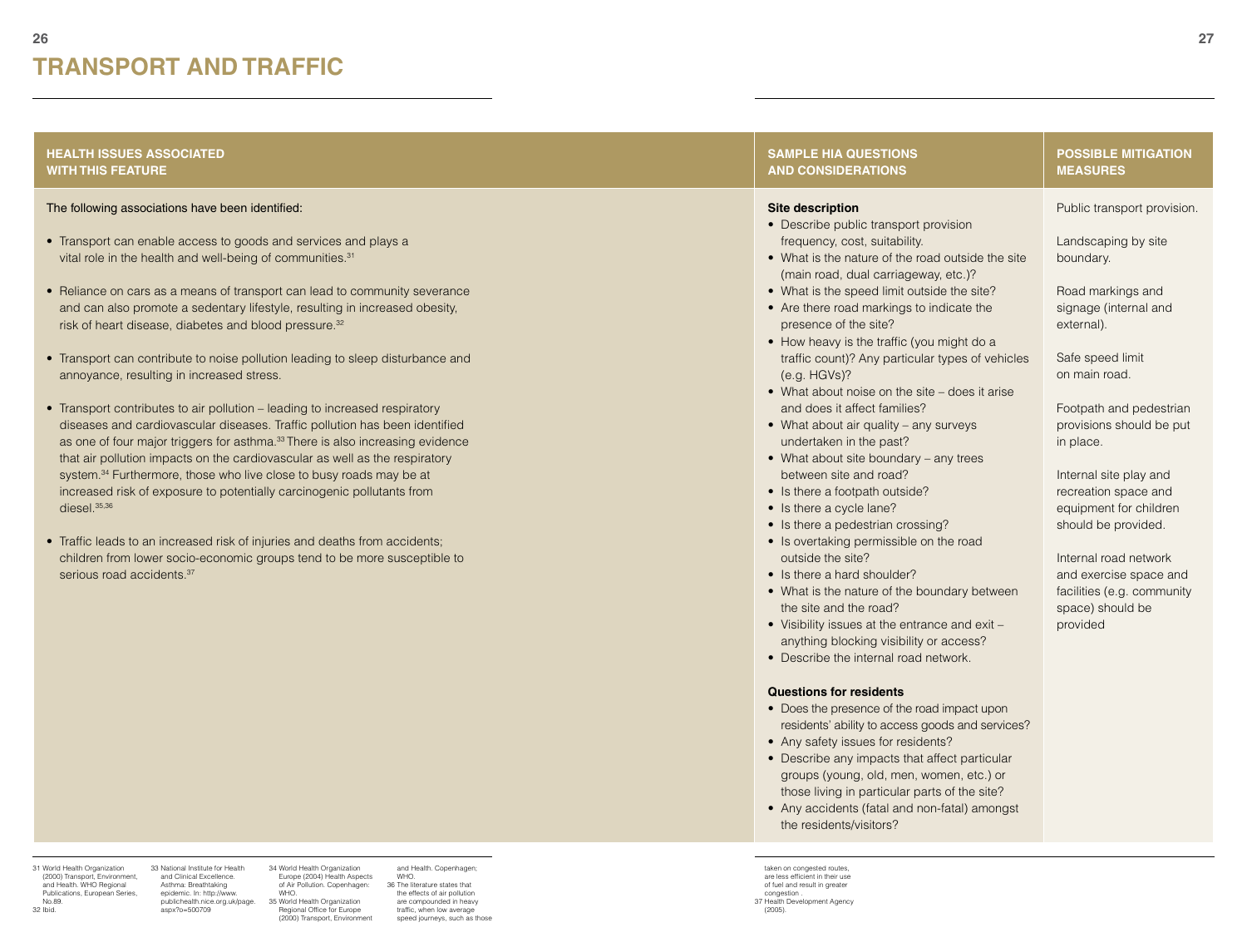#### **Health issues associated with this feature**

- High levels of social capital and social support are positively associated with good self-rated health, good health chances, lower levels of anxiety and depression, greater sense of safety and freedom from crime, improved recovery from mental illness, and better recovery prognoses.<sup>38,39</sup>
- • Low levels of social capital are viewed as eroding citizen's sense of justice and inclusion, leading to anxiety and compromised rising life expectancies, also mental illness.40

#### **Sample HIA questions and considerations**

#### **Questions for residents**

- What is the nature of relationships and interaction on site?
- What supports do residents feel are available from other site residents?
- Any tensions on site? What gives rise to this? How are these tensions managed?
- Describe any impacts that affect particular groups (young, old, men, women, etc.) arising from positive or negative social capital.

**Possible mitigation measures**

#### Efforts should be made to maintain family groupings in existing/new sites.

Regular and ongoing consultation and communication with families as new sites are being developed around allocation issues in order to alleviate or prevent tensions between families.

Tenant participation in policies and procedures should be in place.

38 Health Development Agency (2004) Investigating the links between social capital and health using the British Household Panel Survey.

London: HDA.

39 Pearce, N. and Davey-Smith, G. (2003) Is social capital the key to inequalities in health? American Journal of Public Health, 93 (1): 122-129. 40 Ibid.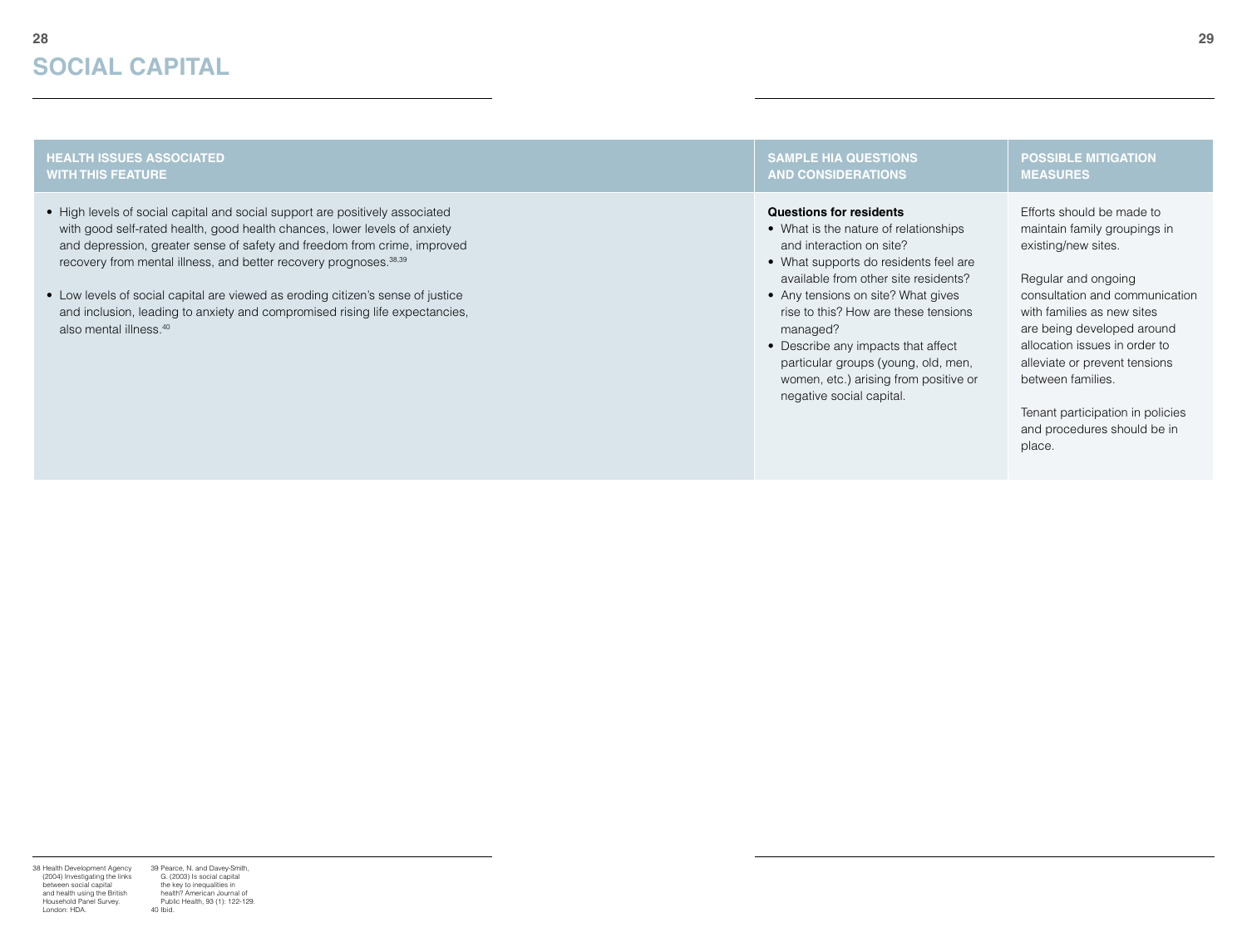### **30 31 Con clusions**

The above table provides a sample of the issues that can affect Traveller families living in low grade accommodation. Its intention is to provide some useful information for those interested in assessing conditions on Traveller sites, as well as those with an interest in how the built environment can impact on health and well-being. While we hope that it can therefore be used in a variety of settings, we would recommend that those using it consult with the rest of the materials developed as part of this Health Impact Assessment as well as those materials developed by the Institute of Public Health.